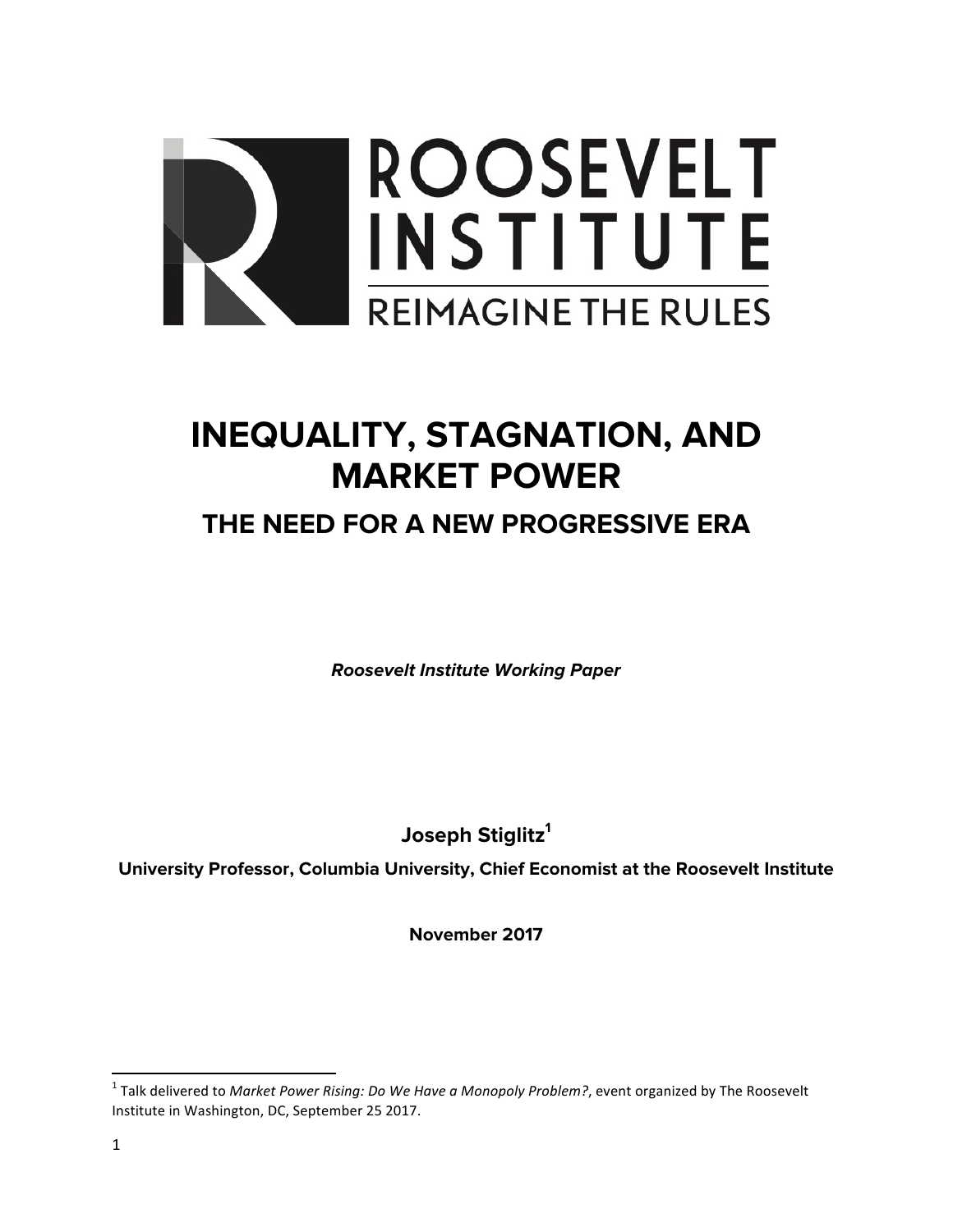There is much to be concerned about in America today: a growing political and economic divide, slowing growth, decreasing life expectancy, an epidemic of diseases of despair. The unhappiness that is apparent has taken an ugly turn, with an increase in protectionism and nativism. Trump's diagnosis, which blames outsiders, is wrong, as are the prescriptions that follow. But we have to ask: Is there an underlying problem that can and must be addressed?

There is a widespread sense of powerlessness, both in our economic and political life. We seem no longer to control our own destinies. If we don't like our internet company or our cable TV, we either have no place to turn, or the alternative is no better. Monopoly corporations are the primary reason that drug prices in the United States are higher than anywhere else in the world.<sup>2</sup> Whether we like it or not, a company like Equifax can gather data about us, and then blithely take insufficient cybersecurity measures, exposing half the country to the risk of identity fraud, and then charge us for but a partial restoration of the security that we had before a major breach.

Some century and a quarter ago, America was, in some ways, at a similar juncture: Political and economic power seemed concentrated in a few hands, in ways that were inconsonant with our democratic ideals. We passed the Sherman Anti-Trust Act in 1890, followed in the next quarter century by other

<sup>&</sup>lt;sup>2</sup> See Kesselheim *et. al* (2016).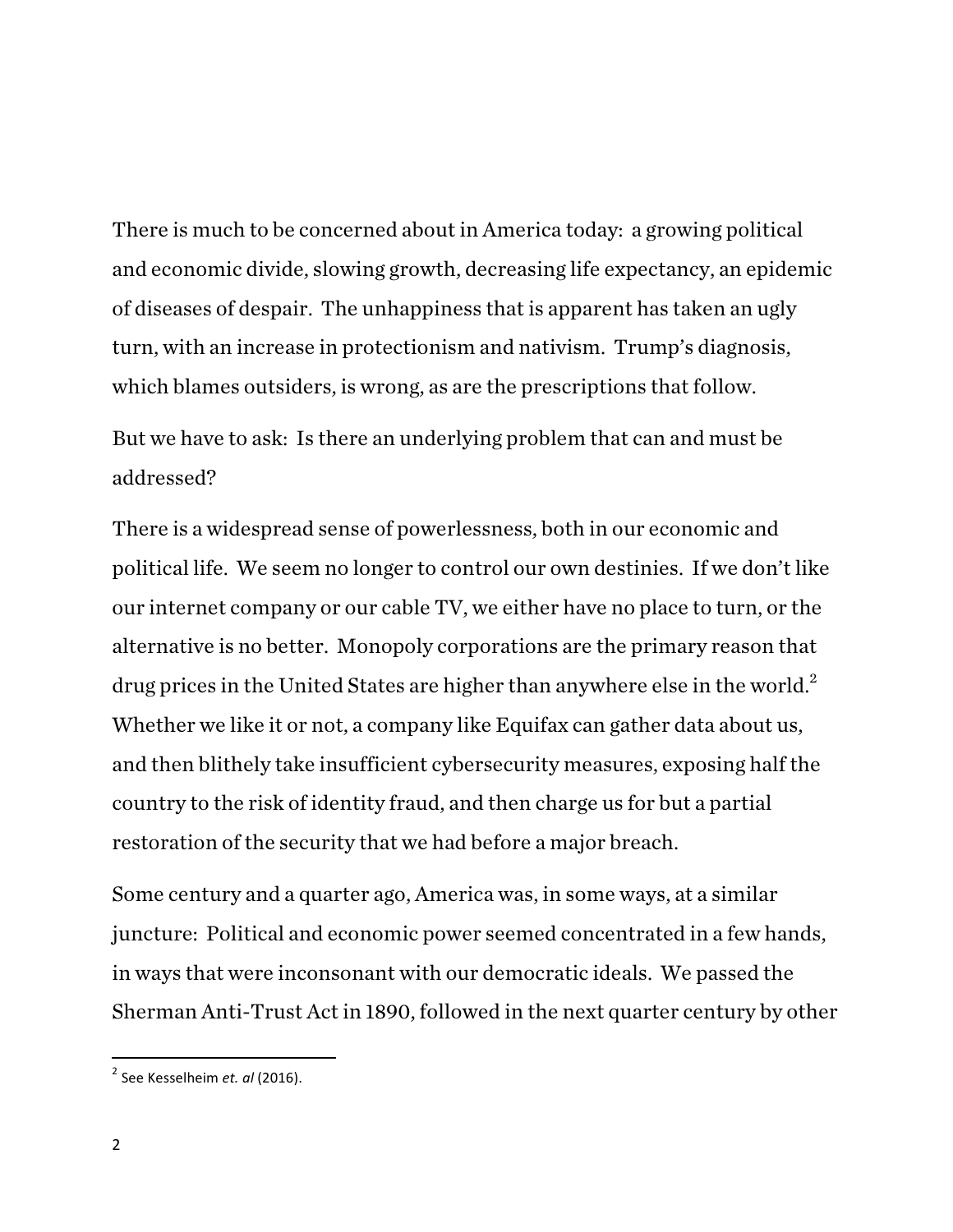legislation trying to ensure competition in the market place. Importantly, these laws were based on the belief that concentrations of economic power inevitably would lead to concentrations in political power. Anti-trust policy was not based on a finely honed economic analysis, resting on concurrent advances in economics. It was really about the nature of our society and democracy. But somehow, in the ensuing decades, anti-trust was taken over by an army of economists and lawyers. They redefined and narrowed the scope, to focus on consumer harm, with strong presumptions that the market was in fact naturally competitive, placing the burden of proof on those who contended otherwise. On this basis, it became almost impossible to successfully bring a predatory pricing case: Any attempt to raise prices above costs would instantaneously be met by an onslaught of new firm entry (so it was claimed). $^3$  Chicago economists would argue—with little backing in either theory or evidence—that one shouldn't even worry about monopoly: In an innovative economy, monopoly power would only be temporary, and the ensuing contest to become the monopolist maximized innovation and consumer welfare. $4$ 

Over the past four decades, economic theory and evidence has laid waste to such claims<sup>5</sup> and the belief that some variant of the competitive equilibrium model provides a good, or even adequate, description of our economy.

 $3$  The Supreme Court seemed to buy this argument in Brooke Group Ltd. v. Brown & Williamson Tobacco Corp., 509 U.S. 209 (1993).

 $4$  Arnold Harberger of the University of Chicago (see Harberger, 1954) claimed that the loss in consumer welfare from monopoly power was of second order importance. Even if that conclusion was true then, the subsequent increase in market power (and the associated increase in mark-ups), imply that it is no longer true. See e.g. De Loecker and Eeckhout (2017).

 $<sup>5</sup>$  For instance, a third of a century ago, Dasgupta and Stiglitz (1980) showed that the Schumpeterian claim that</sup> monopolies were temporary was wrong: they had the power and incentives to persist. These conclusions have been reinforced by more recent results of Greenwald and Stiglitz (2014), especially chapters 5 and 6.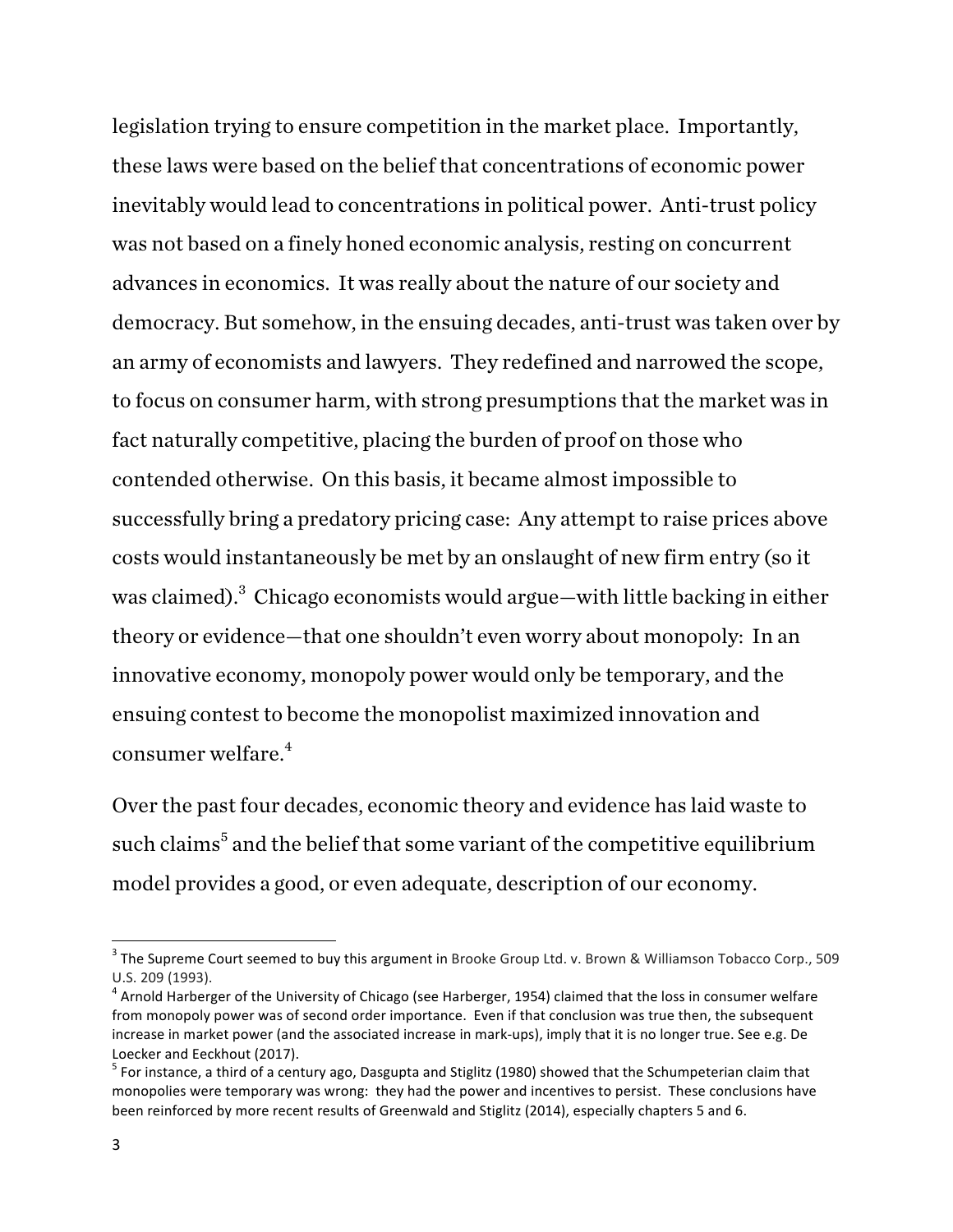But if we begin with the obvious, opposite hypothesis—that what we see in our daily life is true, that our economy is marked in industry after industry by large concentrations of market power—then we can begin to simultaneously understand much of what is going on. There has been an increase in the market power and concentration of a few firms in industry after industry, $\rm ^6$ leading to an increase in prices relative to costs (in mark-ups). This lowers the standard of living every bit as much as it lowers workers' wages. When I wrote The Price of Inequality<sup>7</sup> five years ago, I attributed much of the increase in inequality to this redistribution from workers and ordinary savers to the owners of these oligopolies and monopolies. I explained the multiple sources of this increase in market power. Some of it might have been a natural result of the evolution of our economy, growth in industries with what economists call network externalities, which might lead to natural monopolies; some was the result of a shift in demand to local services, segments of the economy where local market power, based on differential information was more significant. But much of it was based on changing the implicit rules of the game—new anti-trust standards that made the creation, abuse, and leveraging of market power easier—and the failure of anti-trust standards to keep up with the changing evolution of the economy. That was why two years ago, the Roosevelt Institute called for Rewriting the Rules of the American Economy, and over the past two years has amplified this message, especially as it relates to market power.<sup>8</sup>

 $6$  See Council of Economic Advisers (2016).

 $<sup>7</sup>$  See Stiglitz (2012).</sup>

<sup>8</sup> See Stiglitz *et. al* (2015).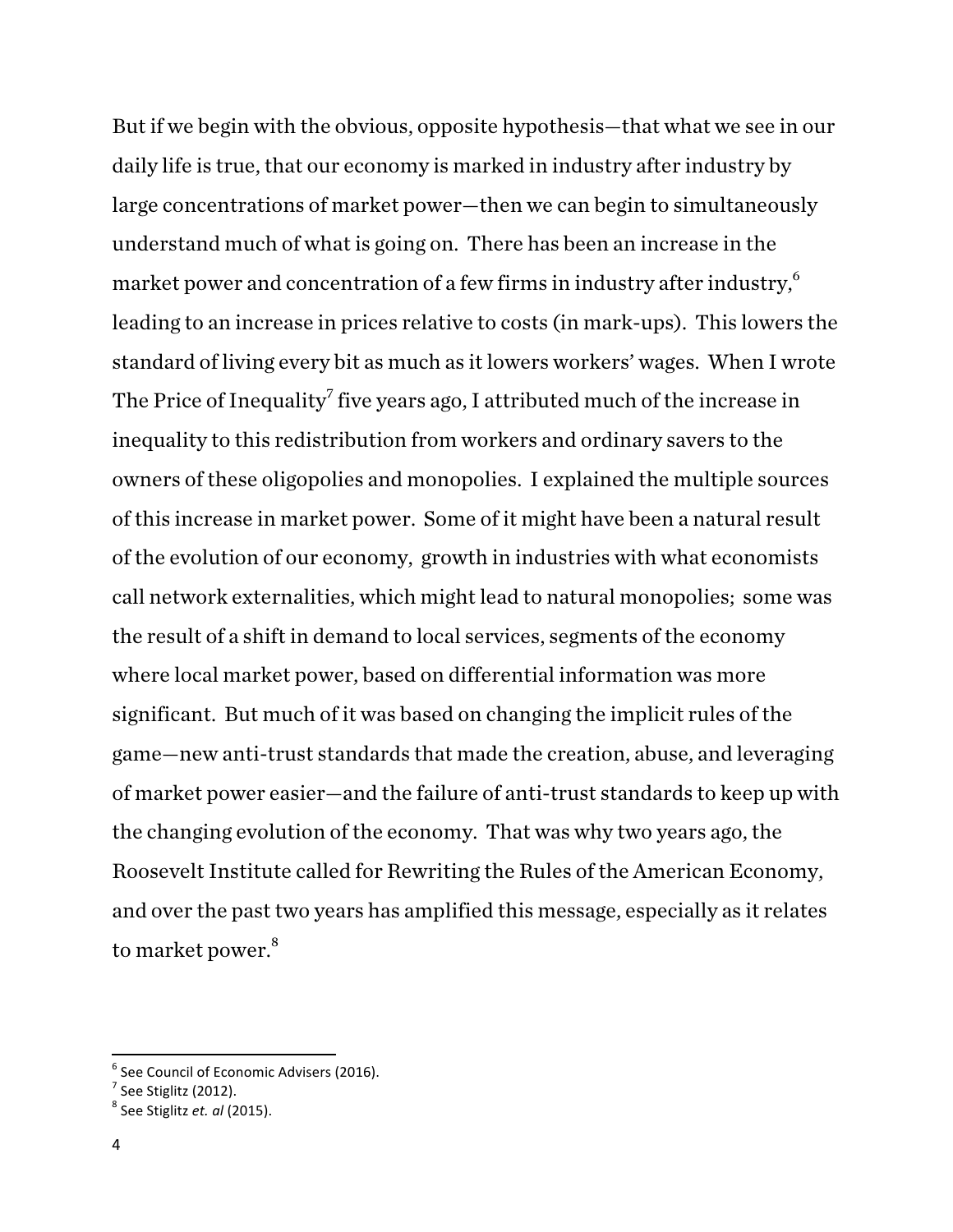The problem is greater than what I have just indicated, and its consequences are perhaps more wide ranging than has been widely understood. This increase in market power helps explain simultaneously the slowdown in productivity growth, the sluggishness of the economy, and the growth of inequality—in short, the poor performance of the American economy in so many dimensions. This in spite of the fact that we are supposed to be today the most innovative economy ever. Finally, I will say a few words about what is to be done.

#### *The multi-faceted aspects of the increase in market power*

Let's begin with a simple question: Is there any reason why US telecom prices should be so much higher than in many other countries and service so much poorer? Much of the innovation was done here in the United States. Our publicly supported research and education institutions provided the intellectual foundations. It is now a global technology, requiring little labor so it cannot be high wages that provide the explanation. The answer is simple: market power.

We used to think that high profits were a sign of the successful working of the American economy, a better product, a better service. But now we know that higher profits can arise from a better way of exploiting consumers, a better way of price discrimination, extracting consumer surplus, the main effect of which is to redistribute income from consumers to our new super-wealthy. Standard economic theory was based on the absence of discriminatory pricing and information imperfection—and in particular, the absence of distortionary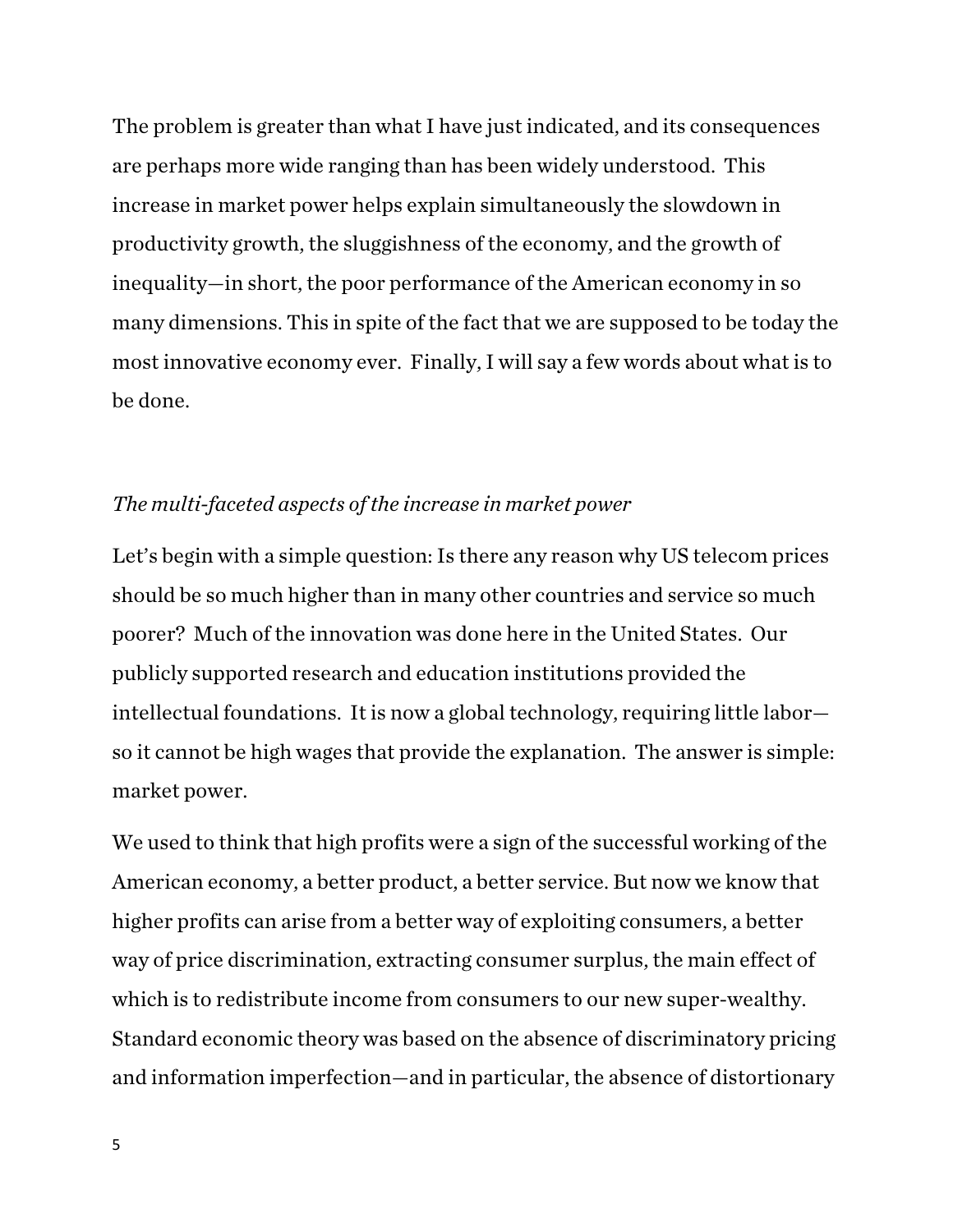asymmetries in information, whether those were natural or created by the market. The  $21<sup>st</sup>$  century digital economy has created opportunities for endogenous information asymmetries beyond anything that anyone could have imagined not that long ago. And this has enhanced the ability of firms not only to engage in price discrimination, but, to use Akerlof and Shiller's colorful language, to phish for phools, to target those who they can take advantage of. $^9$ 

Firms like Microsoft led in the innovation in creating new barriers to entry. How could one compete with a browser provided at a zero price? New forms of predation were created, and pre-emptive mergers—buying cheap potential competitors before they could be a competitive threat and before an acquisition would receive anti-trust scrutiny—became the norm. Even after Microsoft's anti-competitive practices were barred, their legacy of market concentration continued.

But our "innovative" firms did not rest there. In credit cards and airline reservation systems, they created new contractual forms that ensured that even a firm with a small market share could and would charge exorbitant prices, thus guaranteeing that market power, however created, would be perpetuated. Chicago economists created new specious defenses, for instance, entailing two-sided markets (a "meeting place"—today, typically an electronic platform—for two sets of agents to interact with each other), that succeeded in persuading some courts to allow these abuses of market power to continue.

 $9$  See Akerlof and Shiller (2015).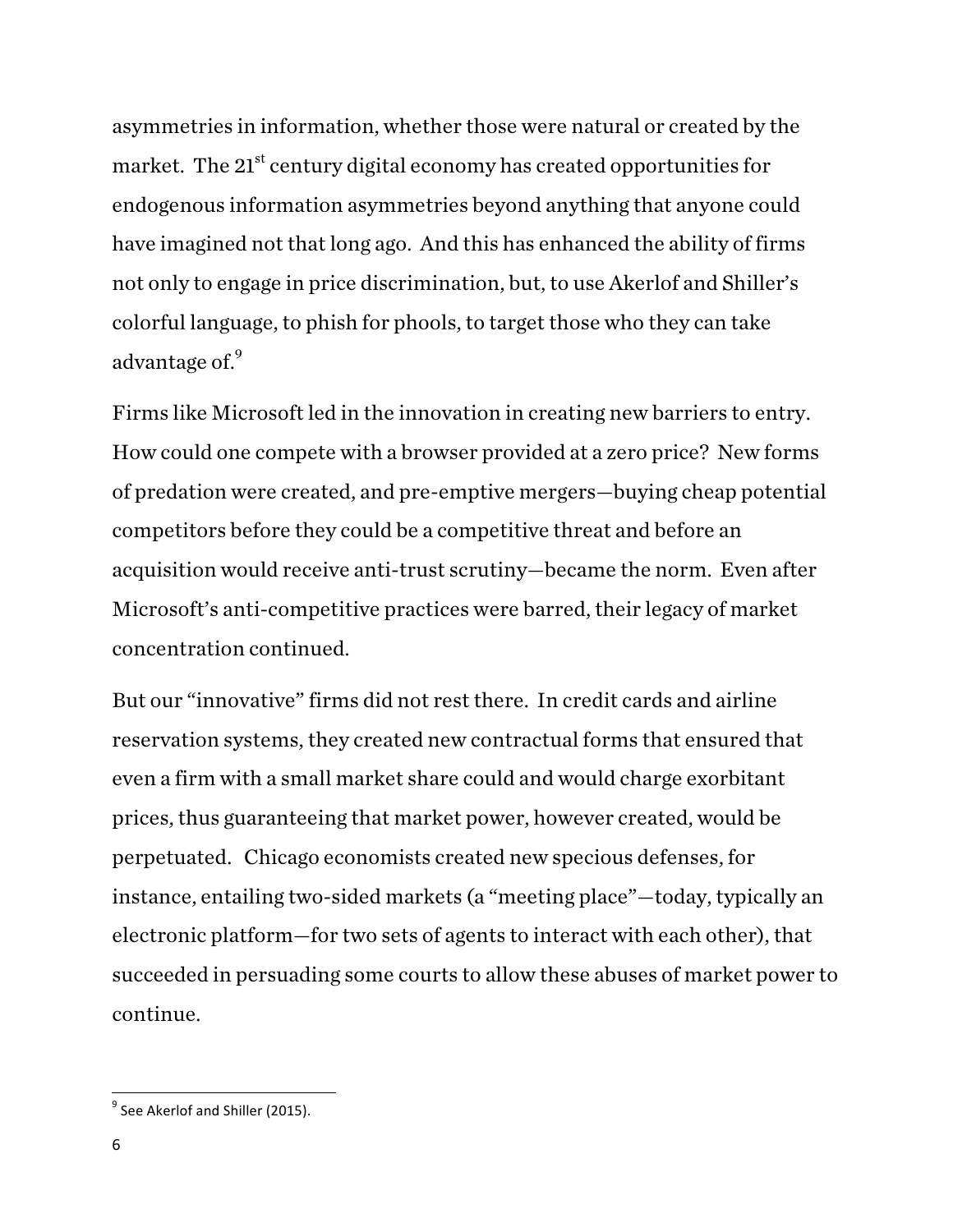Perhaps long ago, the picture of innovative, if ruthless, competition and one monopolist succeeding another provided a good description of the American economy. But today we live in an economy where a few firms can get for themselves massive amounts of profits and persist in their dominant position for years and years.

#### *Labor*

The exploitation of firm market power is but half the story. We now face an increased problem of monopsony power, the ability of firms to use their market power over those from whom they buy goods and services, and in particular, over workers.10 In Rewriting the Rules of the American Economy we detailed how changes in institutions (unionization), rules, norms, and practices had weakened workers' bargaining power, making it more difficult for unions to check pervasive abuses entailing corporate management taking advantage of deficiencies in corporate governance. Recent research, including that by Mark Stelzner of the University of Connecticut, in a paper aptly titled, "The new American way—how changes in labor law are increasing inequality,"<sup>11</sup> has provided further confirmation of our perspective. So too has Card and Krueger's work on the absence of negative employment effects from

<sup>&</sup>lt;sup>10</sup> This issue received some attention from the Obama Administration. See CEA 2016b.<br><sup>11</sup> See Stelzner (2017).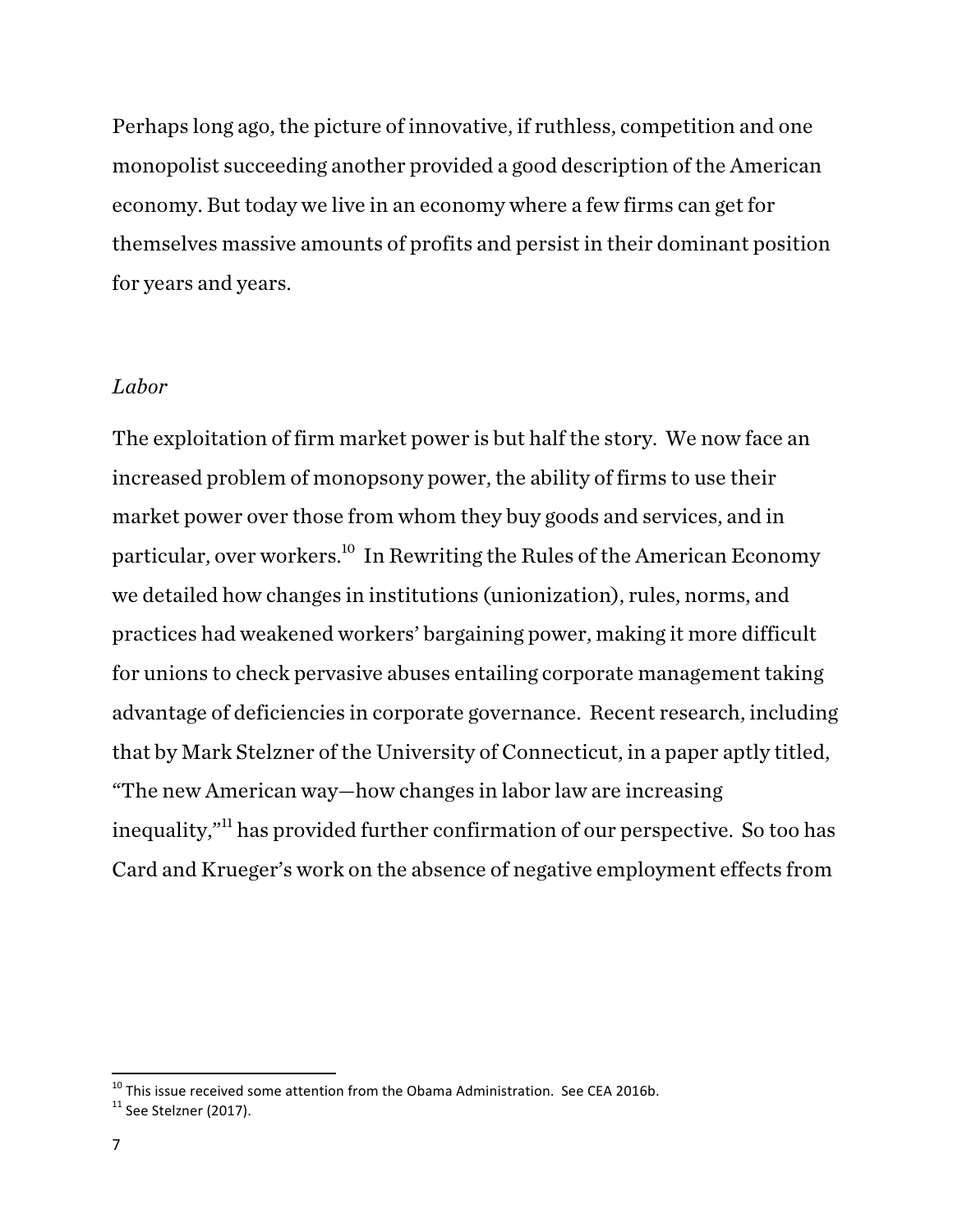minimum wage increases. $^{\rm 12}$  The flip-side of the resulting decrease in workers' income and labor share is an increase in corporate rents.<sup>13</sup>

What Galbraith had described in the mid-century as an economy based on countervailing power<sup>14</sup> has become an economy based on the dominance of large corporations and financial institutions.

# *Globalization*

Globalization was supposed to lead to a more competitive market place, but instead, it has provided space for the growth of global behemoths, who use their market power to extract rents from both sides of the market place, from small producers and consumers. Their competitive advantage is not based just on their greater efficiency; rather, it rests partly on their ability to exploit this market power and partly on their ability to use globalization to evade and avoid taxes. Just five American firms, Apple, Microsoft, Google, Cisco, and Oracle, collectively have more than a half trillion dollars stashed abroad as they achieve tax rates in some cases well under 1% of profits. We can debate what a "fair share" of taxes is, but what these companies pay is below any reasonable standard.

But the impact of globalization on workers has been perhaps its most devastating aspect, weakening their bargaining power, as firms threaten to

 $^{12}$  See Card and Krueger (2000). If labor markets were competitive, an increase in minimum wages should have a large negative effect on employment. If labor markets are characterized by monopsony, there can be a positive effect. The fact that the observed effects seem small (though possibly negative) is consistent with the view that there are some areas where labor markets are competitive, but others where they may be far from so.

 $13$  Some of these corporate rents may, of course, be shared with top management. See Furman and Orszag, 2018. The extent to which this is so has, however, come under question. See Song et al 2017 and the references cited. The reason that firms might do so, and the consequences, are discussed in Stiglitz 2017a.

 $14$  See Galbraith (1968).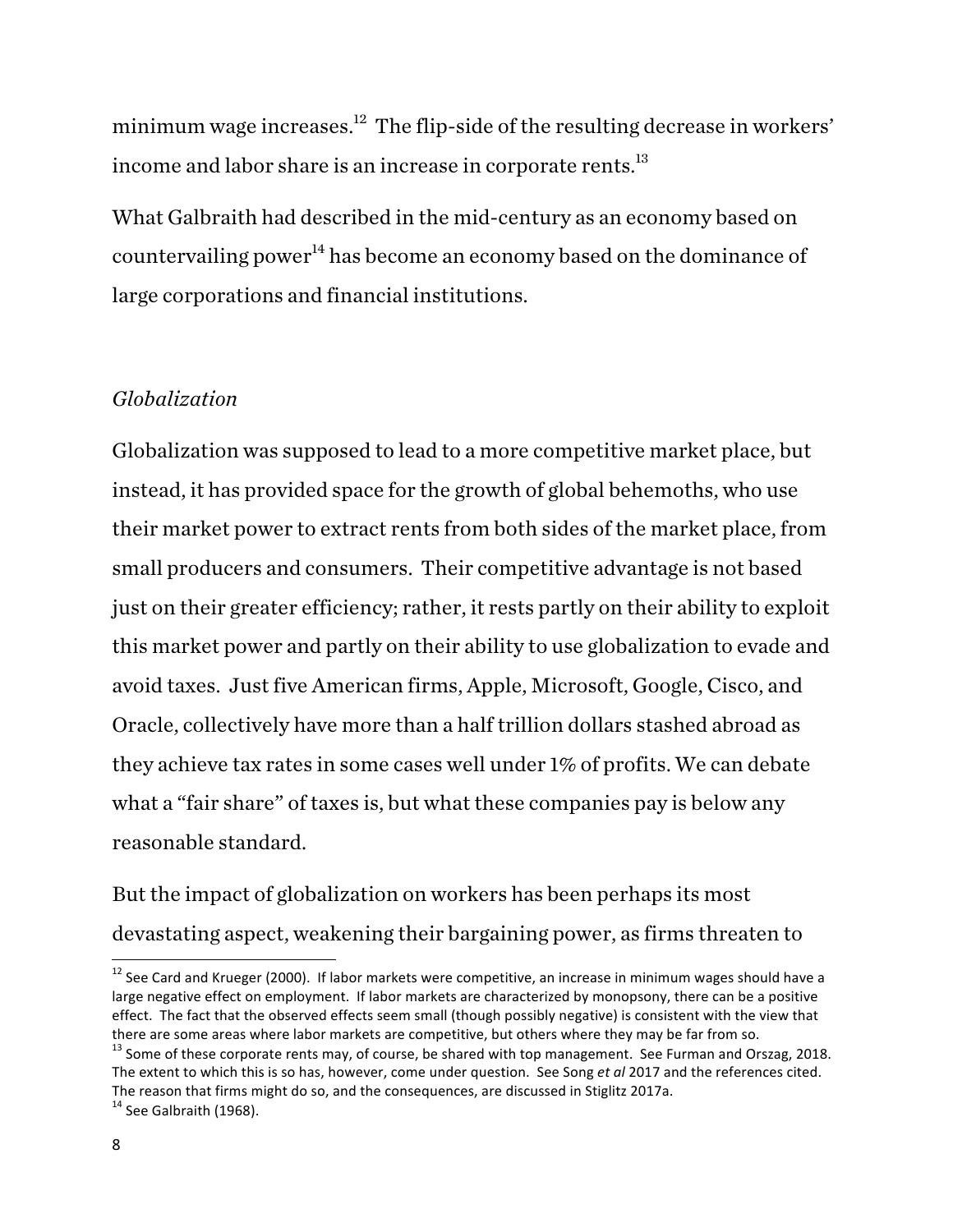leave the country in search of lower labor costs. Labor has become commodified. Firms demanded that the US give up one of its main areas of competitive advantage, its protection of property rights and the rule of law, through investment agreements which gave corporations investing abroad even more rights than domestic firms. The adverse effects on workers may not have just been an unintended side effect of globalization; it may have been at the center of the thrust for globalization, as I argue in my forthcoming book, Globalization and Its Discontents Revisited: Anti-globalization in the Era of Trump. (Stiglitz, 2017b)

### *The overall picture*

The national income pie, by definition, can be thought of as being divided into labor income, the return to capital, and rents. A stark aspect of growing inequality is the diminution in labor's share, especially if we exclude the income of the top 1% of earnings, which includes those of CEOs and bankers. But there is increasing attention to the diminution of the share of capital. While there is no clear data source to which we can easily turn, we can make inferences with considerable confidence. For instance, from national income data, we can trace the increase in the capital stock. If anything, the required real return to capital has decreased, as a result of improvements in the ability to manage risk. Thus, the ratio of income to capital, thus estimated, to national income has gone down. If the share of labor income and the share of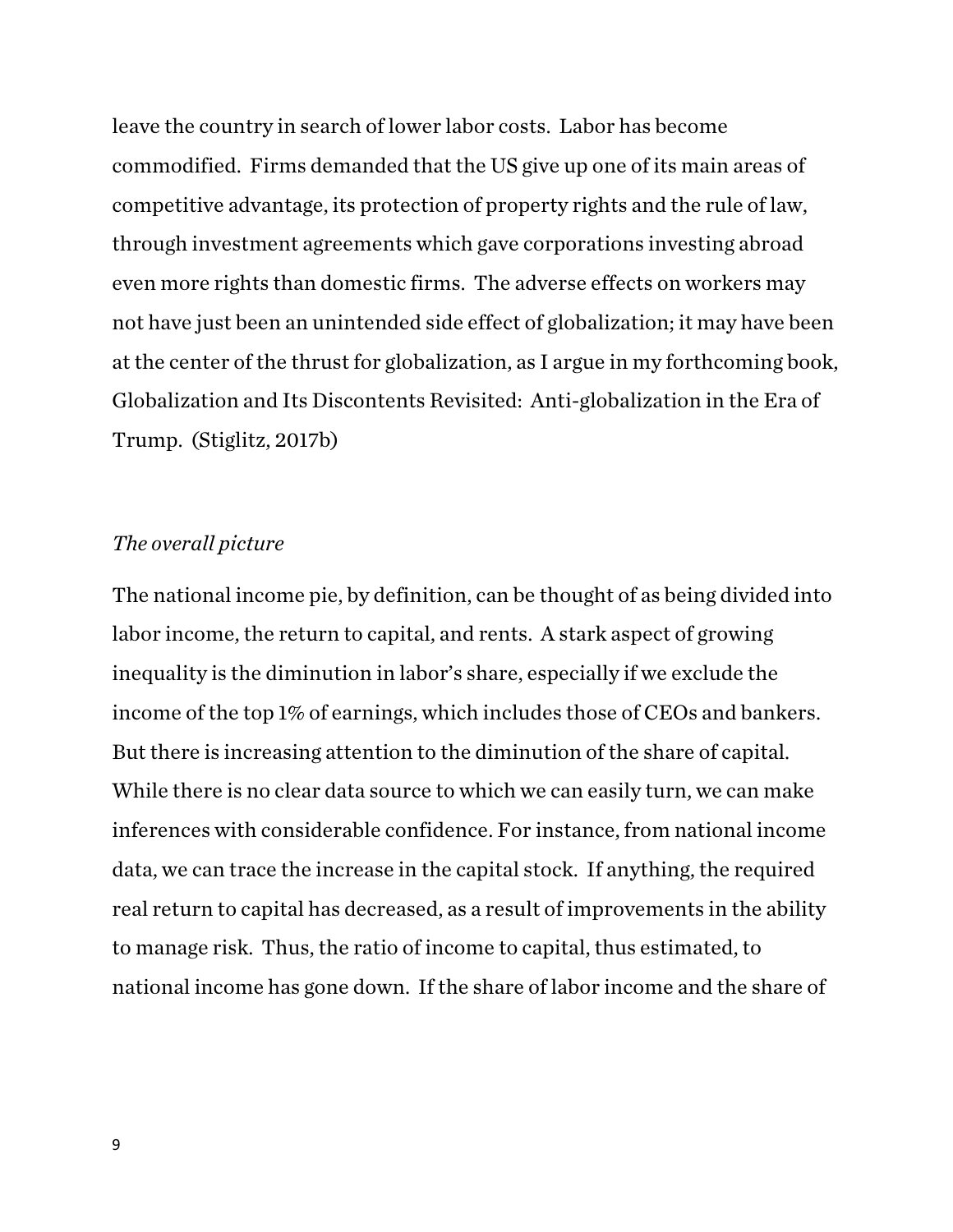capital income have both gone down, it implies that the share of rents must have gone up—and significantly so.<sup>15</sup>

Precisely the same results can be seen by looking at "stock" measures rather than flows. A variety of studies have noted that wealth has increased far more than the increase in capital—so much so that for some countries, the wealth income ratio is increasing even as the capital income ratio is decreasing.<sup>16</sup> This disparity between wealth and the real value of the capital stock consists of a variety of forms of capitalized rents. These include land rents, returns on intangibles including intellectual property, rents firms achieve by exploiting the public purse, either through overpayment on sales to the government or underpayment in the acquisition of public assets, and, most importantly from the perspective of the topic of focus here, market power rents.

Multiple studies have confirmed these findings, some taking a close look at the corporate sector, $^{17}$  others focusing on manufacturing. $^{18}\,$  The latter shows a dramatic increase in mark-ups, as one would expect from an increase in market power. Mordecai Kurz of Stanford University has recently shown that almost 80% of the equity value of publicly listed firms is attributable to rents, representing almost a quarter of total value added, with much of this concentrated in the IT sector. $^{19}$  All of this is a marked change from 30 years ago.

 $15$  Simcha Barchai (2017) has done an excellent job at parsing out the capital share and showing that the decrease in capital share cannot be accounted for by intangible capital.<br> $16$  See Stiglitz (2015).

<sup>&</sup>lt;sup>17</sup> See Barchai (2017).<br><sup>18</sup> See Loecker and Eeckhout (2017).<br><sup>19</sup> See Kurz (2017)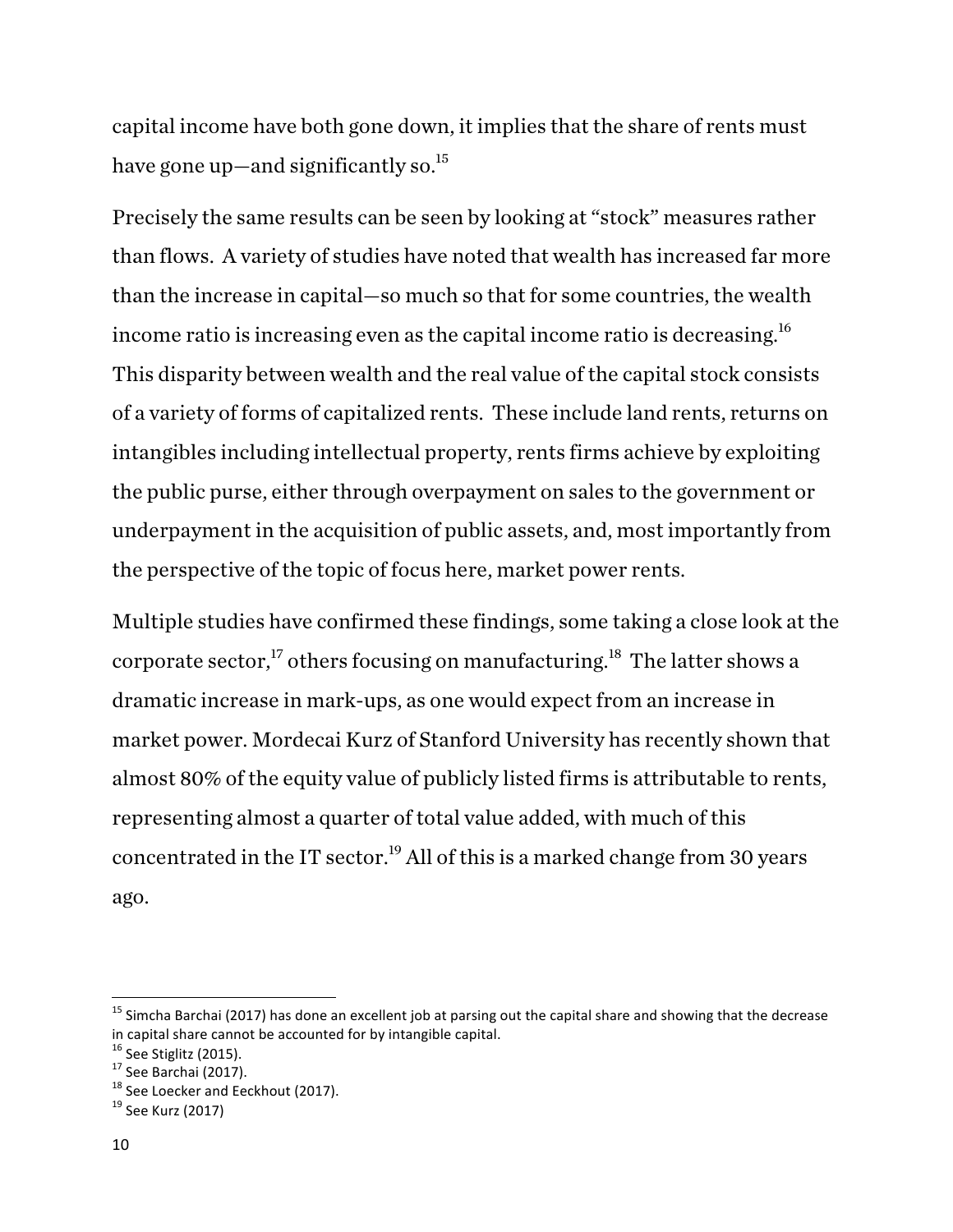#### *Why it matters*

The adverse consequences of the resulting inequality are obvious. But there are numerous indirect consequences, which result in a more poorly performing economy. First, this wealth originating from the capitalization of rents, what I shall call rent-wealth, crowds out capital formation. The weak capital formation of recent years is part and parcel of the growth of rents and rent-wealth—leading to economic stagnation. Secondly, with monopolies, the marginal return to investment is lower than the average return—they know that their prices may decline if they produce more—explaining the anomalous result of huge corporate profits but low corporate investment rates, even as the cost of capital has plummeted. Third, the distortions in the allocation of resources associated with market power lead to a less efficient economy. Fourth, in particular, market power has been used to stifle innovation—just the opposite of the claim of the Chicago School. There is evidence of a decline in the pace of creation of new innovative firms, and especially of new firms headed by young entrepreneurs. Fifthly, the ability of these new behemoths to avoid taxation means that the public is being deprived of essential revenues to invest in infrastructure, people, and technology—contributing again to our economy's stagnation and distorting our economy by giving these firms an unfair competitive advantage. Sixthly, with money moving from the bottom of the pyramid to the top, which spends a smaller share of income, aggregate demand is weakened, unless offset by other macro-policies. In the decade since the beginning of the Great Recession, fiscal policy has been restrained and, given those constraints, monetary policy has been unable to fill the breach.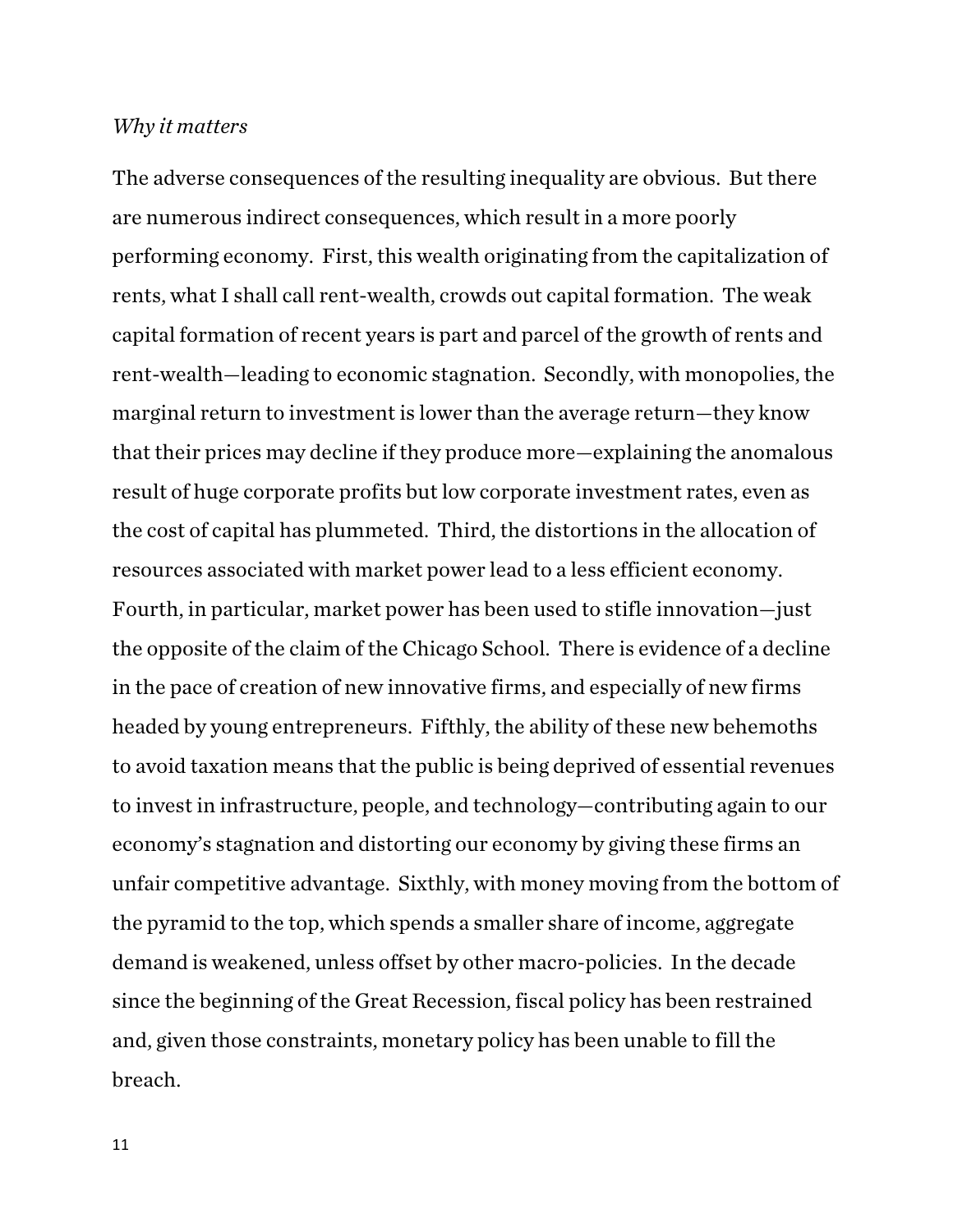# *Political economy*

I want to return now to where I started: We should be concerned about this agglomeration of market power not just because of its economic consequences, but also because of its political consequences. An increase in economic inequality leads to an increase in political inequality, which can and has been used to create rules of the game that perpetuate economic inequality. Saez and his colleagues have shown that lowering the corporate income tax rate increases incentives for rent-seeking.<sup>20</sup> Large monopoly rents provided greater incentives for lobbying for a low corporate income tax rate. A society like America—could be trapped in a low corporate tax, high rent-seeking dysfunctional equilibrium.<sup>21</sup> Only political will—and rewriting the rules of the American economy and taking out the power of money from our politics—can move us to a better equilibrium.

The imminent danger to the American economy, with the Republican control of Congress and the Trump presidency, is that we are moving in the opposite direction. While a massive tax cut for corporations and the rich might provide a fiscal stimulus, the unbalanced way in which it would be done would starve the economy of the resources it needs for vital public investment, ensuring that the past lost decade becomes a lost quarter century.

# *Remedies*

<sup>&</sup>lt;sup>20</sup> See Piketty *et. al* (2014).<br><sup>21</sup> See Stiglitz (2017a).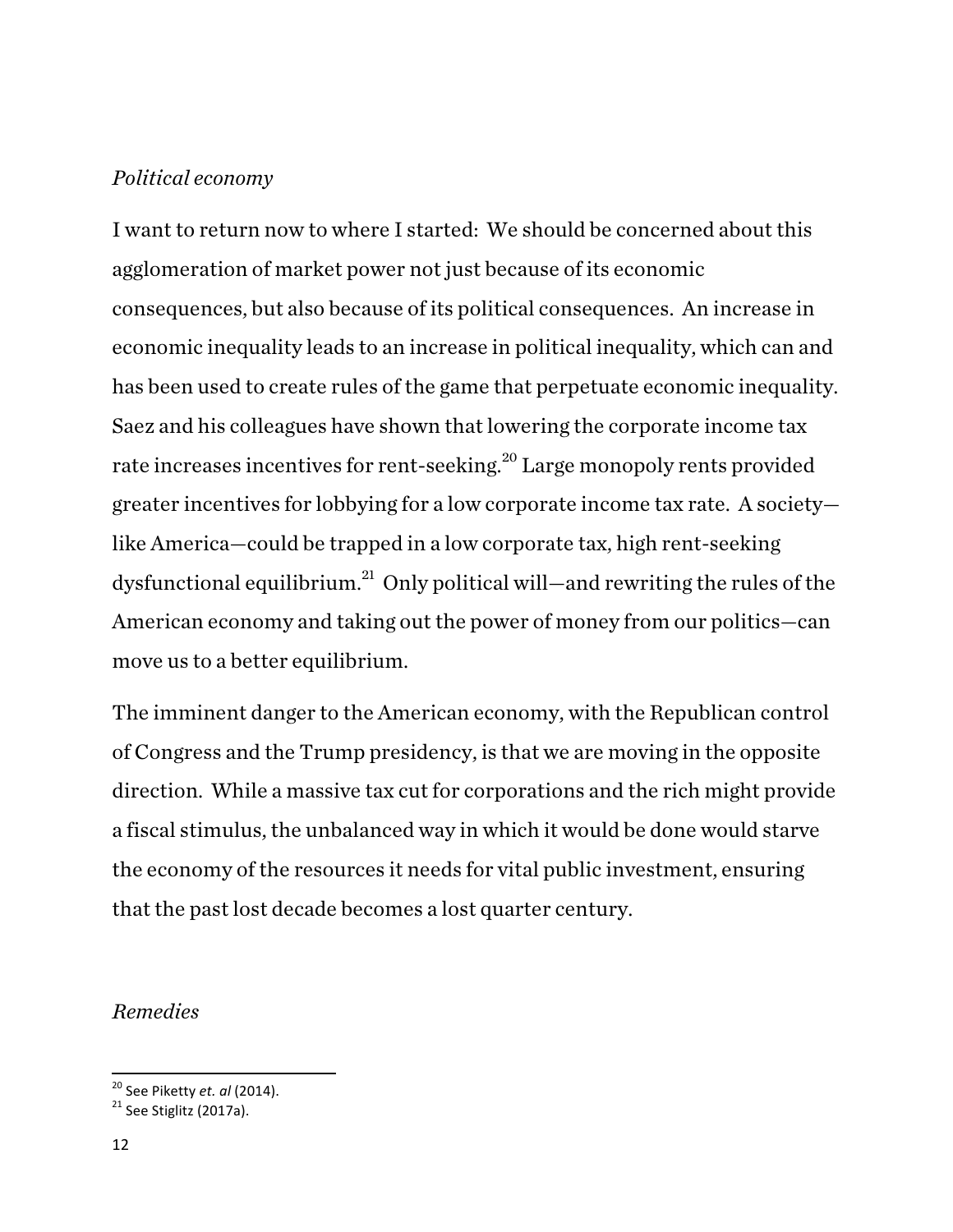Making markets work—reforming our economy so that it looks more like the competitive market ideal of the college textbook—requires a comprehensive agenda. I have already described how the new high-tech firms have been innovative in avoiding taxes, extracting rents from all sides of the market, and entrenching their market power. We need, consequently, corresponding innovation on the public side.

A short list of reforms would include changes in both regulatory, labor and anti-trust laws and practices, including norms and burdens of proofs. I can't in this brief presentation review all the changes in each of these institutional arrangements that are needed. For a somewhat more extended discussion, see several of the Roosevelt Institute's recent papers on these subjects.<sup>22</sup>

I will focus here on just two issues, globalization and reforms in anti-trust and even then I can just hint at some of the key issues.<sup>23</sup>

We noted how globalization, as it has been structured, has weakened workers' bargaining power, almost surely contributing to the adverse inequality trends that we have noted. There are two obvious reforms: Large multi-nationals have an unfair competitive advantage over smaller firms because of their greater ability to avoid taxes: this needs to be stopped. And investment agreements, which give foreign firms more secure property rights than domestic firms, and thus encourage the movement of jobs abroad, need to be rethought.<sup>24</sup>

<sup>&</sup>lt;sup>22</sup> See in particular, Stiglitz *et al* 2015 and Abernathy *et al* 2016. A particularly invidious aspects of the exercise of power is against minorities. For a discussion of what should be done, see Flynn *et al* 2016.

<sup>&</sup>lt;sup>23</sup> For a somewhat more extensive discussion, including a discussion of the special issues relating to media and banking, see Stiglitz, 2017c.

<sup>&</sup>lt;sup>24</sup> See Stiglitz 2017b. Ironically, this is one area where Trump, with his incoherent views on sovereignty, seems to be in agreement.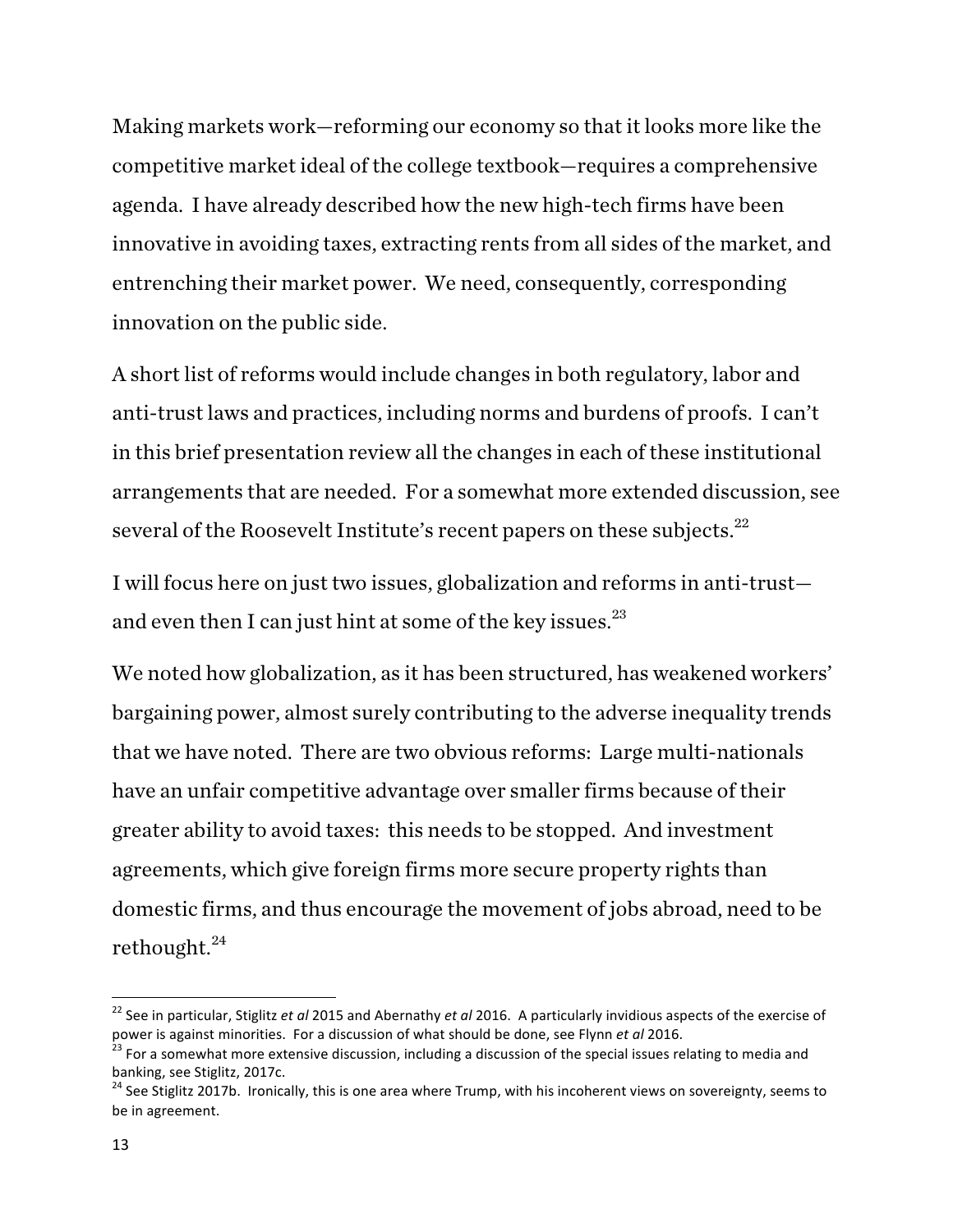In the beginning of this talk I noted how anti-trust, which had originally focused on how the agglomeration of power, political as well as economic, undermines democratic societies. Over the last 50 years, anti-trust has been not only narrowed but also weakened. The Chicago School, with its presumption that the natural state of the economy is characterized by an efficient competitive market place has had a particularly invidious effect. Anti-trust has to be rewritten, now that we understand that the "natural" state of the economy is characterized by imperfect markets—imperfect information, incomplete markets, imperfect capital markets, and most importantly, imperfect competition. The "consumer welfare standard" has been shown to lead to a host of abuses. A monopsonist may use its market power to drive down wages and producer prices, passing along some of the benefits to consumers. But society as a whole and workers in particular can be worse off. It should be a violation of anti-trust laws to engage in the abuse of market power, no matter how acquired (as it is in many jurisdictions). The current presumption against predatory behavior needs to be reversed. Preemptive acquisitions—acquiring potential competitors before they become a threat—need to be questioned. Firms should be required to present more compelling cases for the efficiency gains from a proposed merger: If share prices go up by more than the claimed savings, there should be a presumption that the gain is from an increase in market power. Conflicts of interest too need to be looked with greater circumspection: Are there really economies of scale and scope, and do they really explain why firms are seeking to expand in the ways they propose? We might have a more dynamic and competitive economy if we proscribe these mergers that give rise to inherent conflicts of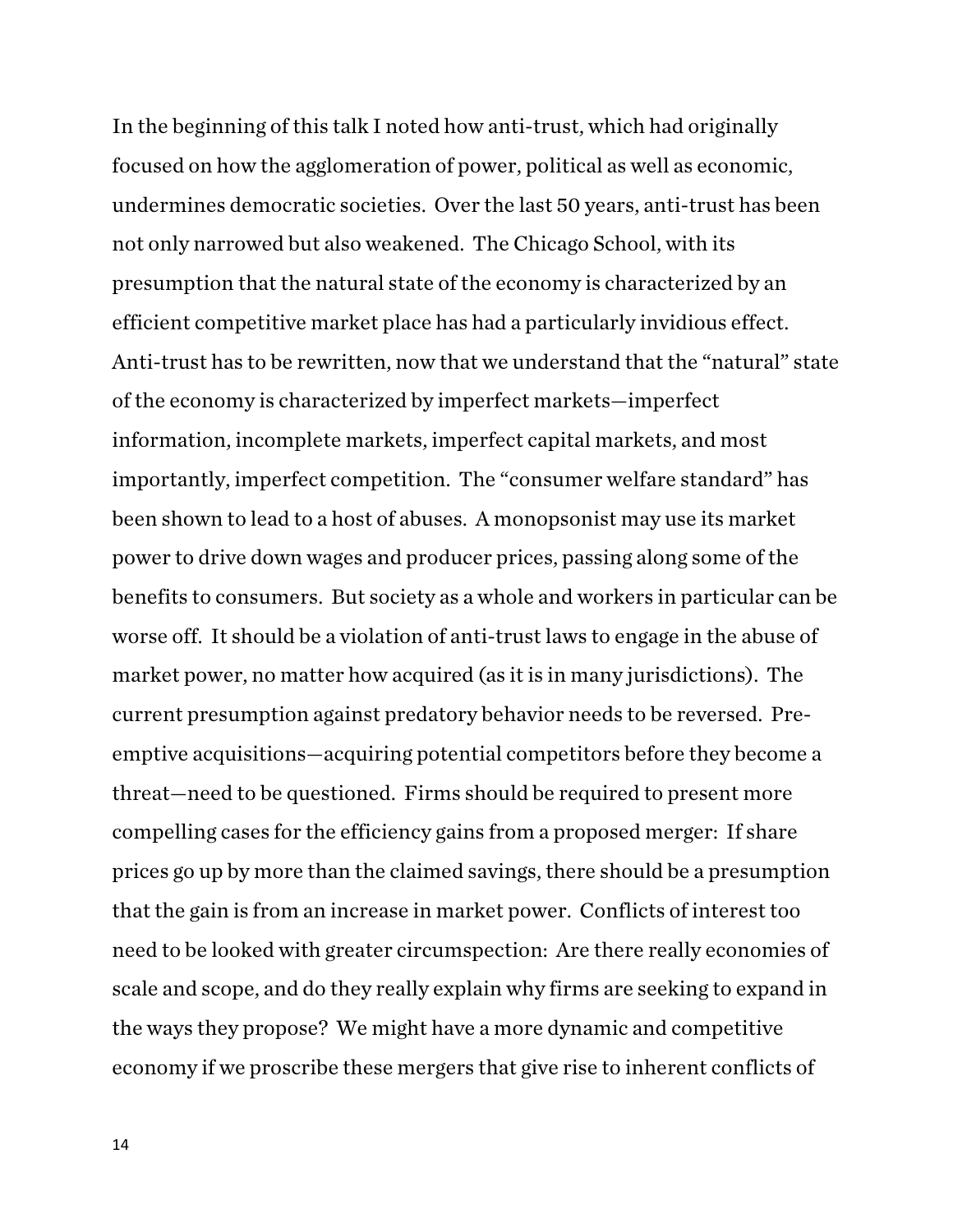interest; the claimed gains in static efficiency are dwarfed by the long run anticompetitive effects.

Moreover, even if there had been nothing wrong with anti-trust law as it evolved in the second half of the twentieth century (as it applied to the dominant industries then), it is clear that it has not been able to keep up with the challenges posed by the New Economy. Anti-competitive contract provisions that seemingly lead to more market power, such as those prevalent in credit card and airline distribution systems, should be seen for what they are: anti-competitive.

The digital economy presents an especial challenge, as control of information—big data—seemingly provides an opportunity to increase profits not based on standard arguments of greater efficiency, but of a tilted playing field, a greater ability to extract rents from others and leading to ever more concentration of market power. Each individual, in giving up control over his own data, pays little attention to the systemic consequences.

#### *Concluding remarks*

America faces a nexus of problems, manifesting itself as slow growth, with the benefits of what limited growth there is going to those at the very top. For a third of a century, the American economy has failed to enhance the well-being of a majority of its citizens. How could this happen to supposedly the most innovative economy in the world? There is no simple answer to problems as deep, longstanding, and pervasive as those I have discussed here. Still, there is a simple lens through which one can come to understand much of what has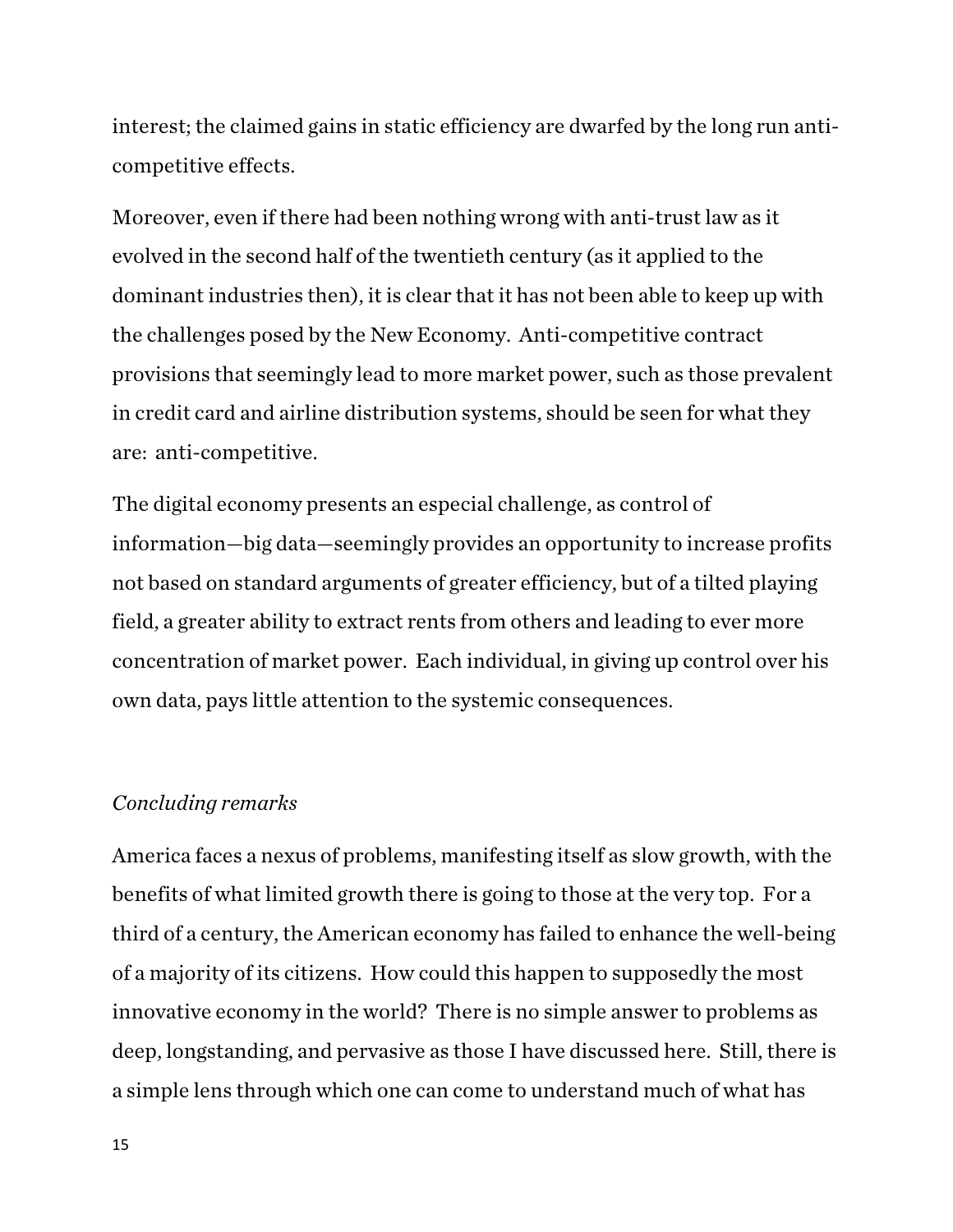happened. We have become a rent-seeking society, dominated by market power of large corporations, unchecked by countervailing powers. And the power of workers has been weakened, if not eviscerated. What is required is a panoply of reforms—rewriting the rules of the American economy to make it more competitive and dynamic, fairer and more equal.

We not only face the problems of understanding and vision, but also a problem of politics. Today, the powerful are more concentrated and have far greater influence over the rules. Organizing the many in a countervailing political force is necessary, but the dynamics are difficult, especially since our political system is now exceedingly weak. On the bright side: We now have more people than ever discussing concentrated market power as a central political and economic problem. As was true at the beginning of the Progressive era, so too today: Much is at stake—not just the efficiency of our market economy, but the very nature of our democratic society.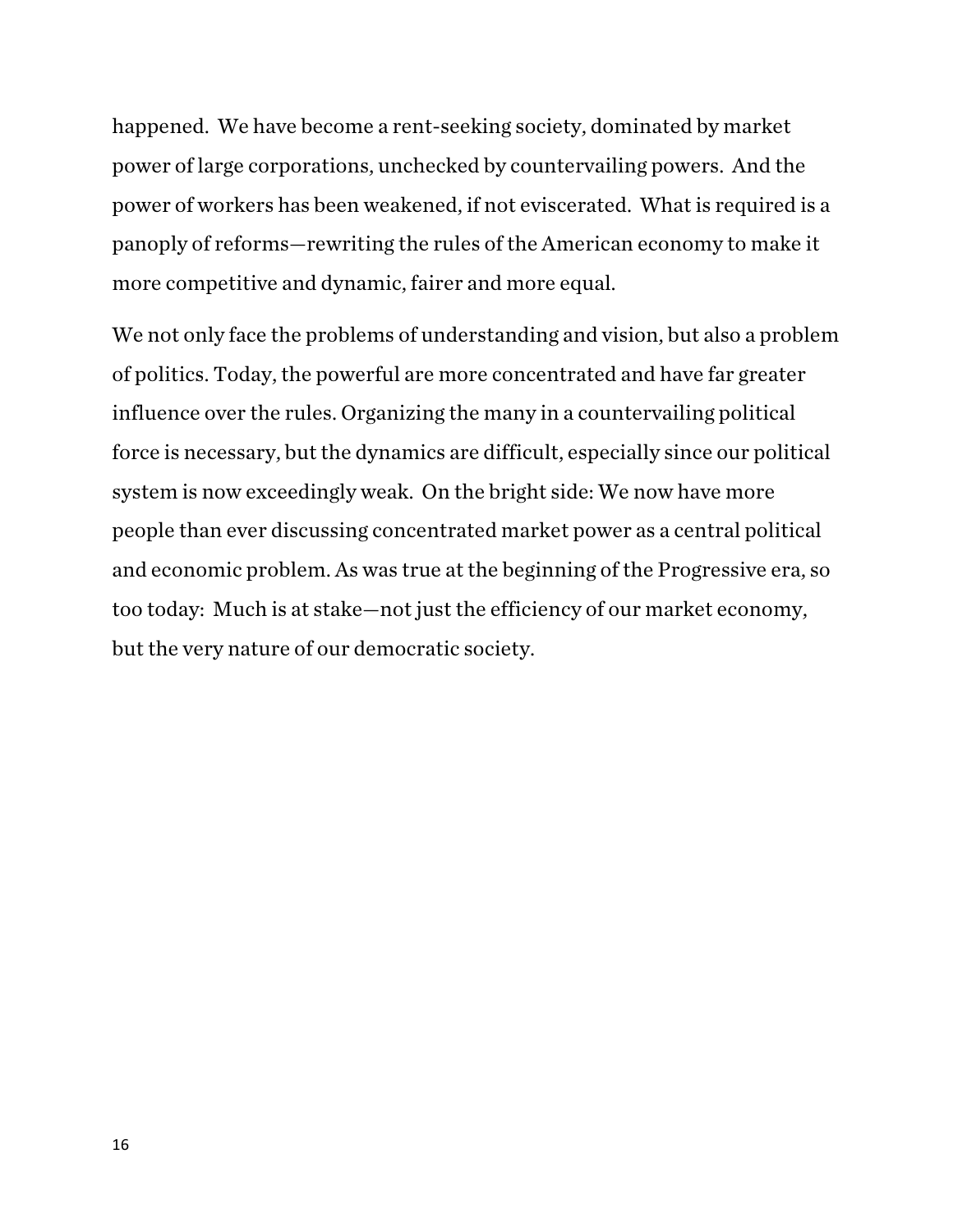# **References**

- Abernathy, Nell, Mike Konczal, and Kathryn Milani. "Untamed: How to Check Corporate, Financial, and Monopoly Power." Roosevelt Institute. June, 2016.
- Akerlof, George A., and Robert J. Shiller. Phishing for Phools: The Economics of Manipulation and Deception. Princeton University Press, 2015.
- Barkai, Simcha. "Declining Labor and Capital Shares." Stigler Center for the Study of the Economy and the State New Working Paper Series, no. 2 (2016). https://research.chicagobooth.edu/~/media/5872fbeb104245909b8f0ae8a84 486c9.pdf.
- Card, David, and Alan B. Krueger. "Minimum Wages and Employment: A Case Study of the Fast-Food Industry in New Jersey and Pennsylvania: Reply." The American Economic Review 90, no. 5 (2000): 1397–1420.
- Council of Economic Advisors. "Benefits of Competition and Indicators of Market Power." Council of Economic Advisers Issue Brief, April 2016. https://obamawhitehouse.archives.gov/sites/default/files/page/files/201604 14\_cea\_competition\_issue\_brief.pdf.
- Council of Economic Advisors. "Labor Market Monopsony: Trends, Consequences, and Policy Responses." Council of Economic Advisers Issue Brief, October 2016. https://obamawhitehouse.archives.gov/sites/default/files/page/files/201610 25\_monopsony\_labor\_mrkt\_cea.pdf.
- Dasgupta, Partha, and Joseph Stiglitz. "Uncertainty, Industrial Structure, and the Speed of R&D." The Bell Journal of Economics 11, no. 1 (1980): 1–28.
- Flynn, Andrea, Susan Holmberg, Felicia Wong, and Dorian Warren. "Rewrite the Racial Rules: Building an Inclusive American Economy." Roosevelt Institute, June 6, 2016. http://rooseveltinstitute.org/rewrite-racial-rules-buildinginclusive-american-economy/.
- Furman, Jason, and Peter Orszag. "A Firm-Level Perspective on the Role of Rents in the Rise in Inequality." Presentation at "A Just Society" Centennial Event in Honor of Joseph Stiglitz Columbia University, 2015.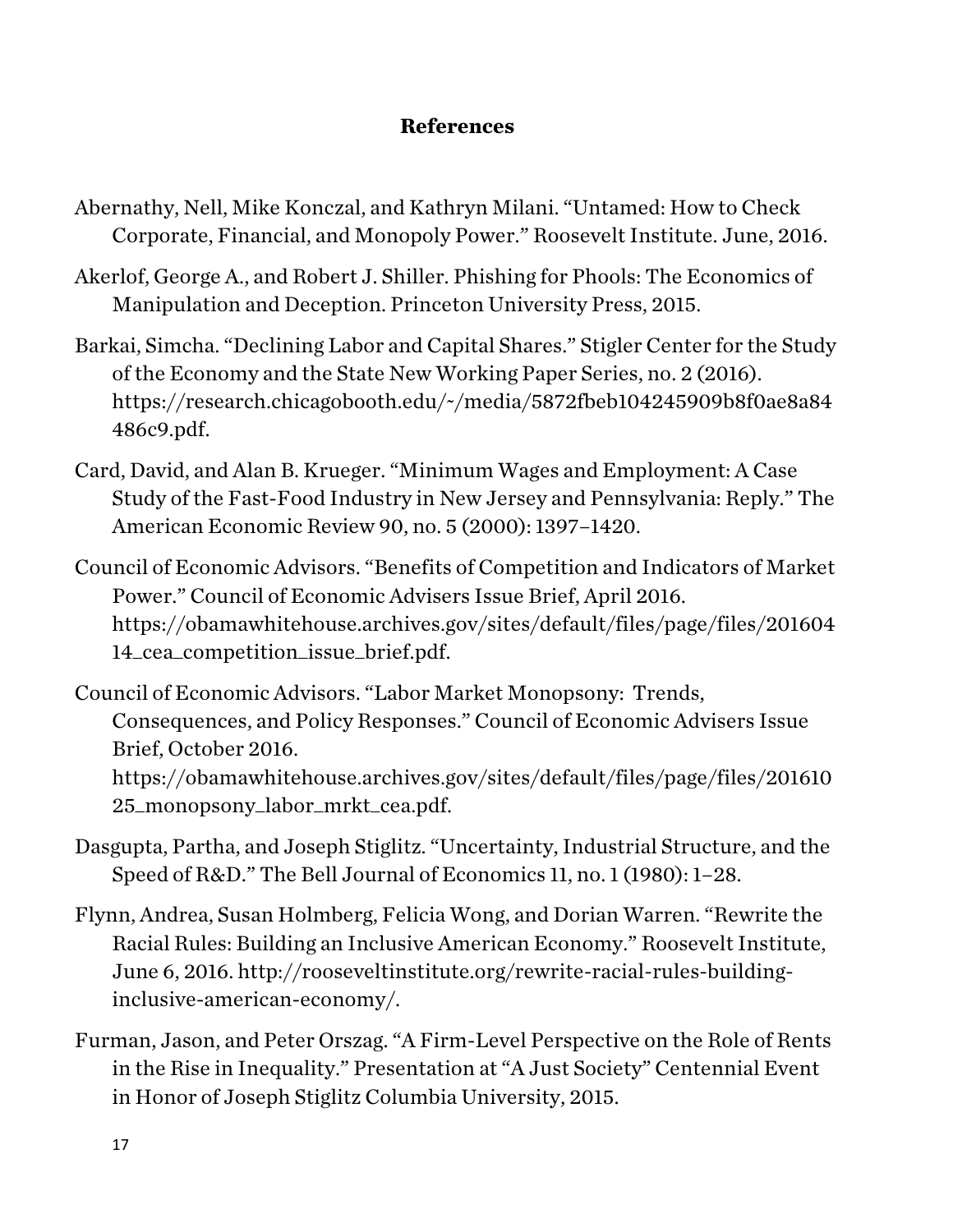- Galbraith, John Kenneth. American Capitalism: The Concept of Countervailing Power. Transaction Publishers, 1968.
- Gonzalez, Ignacio, and Lidia Brun. "Tobin's Q and Inequality," 2017.
- Harberger, A. C. "Monopoly and Resource Allocation." In Essential Readings in Economics, 77–90. Palgrave, London, 1995. doi:10.1007/978-1-349-24002-  $9 - 5.$
- Kesselheim, Aaron S., Jerry Avorn, and Ameet Sarpatwari. "The High Cost of Prescription Drugs in the United States: Origins and Prospects for Reform." JAMA 316, no. 8 (August 23, 2016): 858–71.
- Kurz, Mordecai. "On the Formation of Capital and Wealth," June 25, 2017.
- Loecker, Jan De, and Jan Eeckhout. "The Rise of Market Power and the Macroeconomic Implications." Working Paper. National Bureau of Economic Research, August 2017.
- Piketty, Thomas, Emmanuel Saez, and Stefanie Stantcheva. "Optimal Taxation of Top Labor Incomes: A Tale of Three Elasticities." American Economic Journal: Economic Policy 6, no. 1 (2014): 230–271.
- Song, Jae, David J. Price, Fatih Guvenen, Nicholas Bloom, and Till von Wachter. "Firming Up Inequality." Working Paper. National Bureau of Economic Research, May 2015.
- Stelzner, Mark. "The New American Way—how Changes in Labour Law Are Increasing Inequality." Industrial Relations Journal 48, no. 3 (May 1, 2017): 231–55.
- Stiglitz, Joseph E. The Price of Inequality: How Today's Divided Society Endangers Our Future. W. W. Norton & Company, 2012.
- Stiglitz, Joseph E. "Towards a Broader View of Competition Policy." In 4th BRICS International Competition Conference, Durban, 2015.
- Stiglitz, Joseph E. "New Theoretical Perspectives on the Distribution of Income and Wealth among Individuals: Part I. The Wealth Residual." NBER Working Paper. National Bureau of Economic Research, Inc, May 2015.